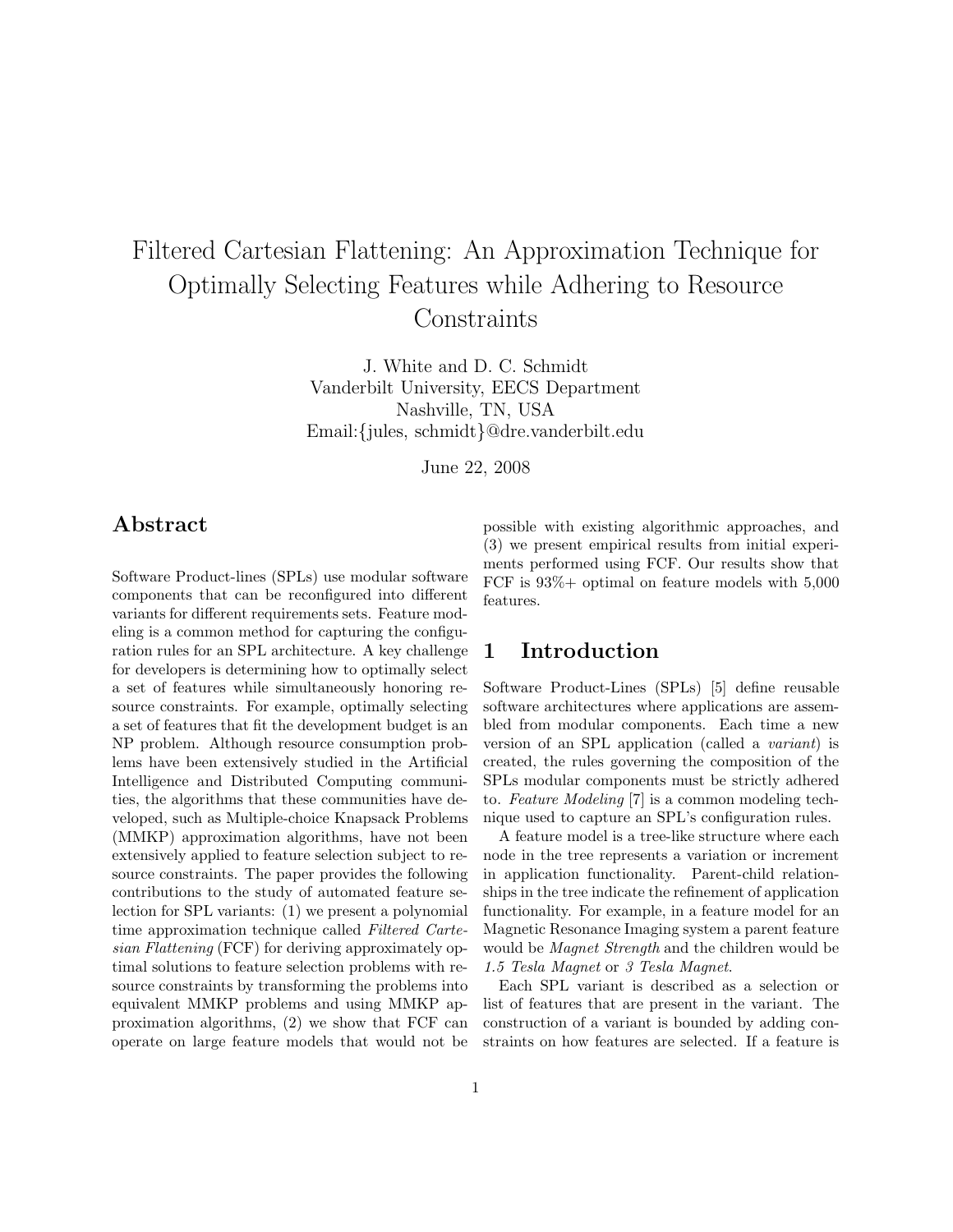selected, the feature's parent must also be selected. Moreover, features can be required, optional, or involved in XOR/Cardinality relationships with other features to model a wide range of configuration rules.

A key challenge when selecting features for an SPL variant is determining how to select an optimal set of features while simultaneously adhering to one or more resource constraints. For example, in a medical imaging system, if each hardware feature has a cost and value associated with it, selecting a set of features that maximizes the resulting variant's value but also fits within a customer's procurement budget is hard. Proofs that this problem is an NP problem can be built by showing that any instance of the NP Multi-dimensional Multiple-choice Knapsack Problem [1] (MMKP) can be reduced to a feature selection problem with resource constraints, as described in Section 3.1.

Existing techniques for deriving solutions to feature selection problems [4, 8, 3, 13] have utilized exact methods, such as integer programming [12] or SAT solvers [9]. Although these approaches provide guaranteed optimal answers they have exponential algorithmic complexity. As a result, these algorithms do not scale well to large feature selection problems with resource constraints.

Resource constraints have been extensively studied in the Artificial Intelligence and distributed computing communities. Although there are a number of good approximation algorithms that have been developed for problems involving resource constraints [1], these algorithms have so far not been applied to feature modeling. One key obstacle to applying existing MMKP algorithms to feature selection subject to resource constraints is that the hierarchical structure of a feature model does not fit into the MMKP problem paradigm.

To address the lack of approximation algorithms for selecting featues subject to resource constriants, we have created a polynomial-time approximation technique, called Filtered Cartesian Flattening (FCF), for selecting approximately optimal feature sets while adhering to multi-dimensional resource constraints. This paper provides several contributions to the automated construction of SPL variants. First, we present the polynomial time FCF technique for selecting approximately optimal feature sets while respecting resource constraints. We then show how FCF can be combined with different MMKP approximation algorithms to provide different levels of optimality and time complexity. Finally, we present initial empirical data showing that FCF provides roughly 93%+ optimality on feature models with 5,000 features.

The remainder of this paper is organized as follows: Section 2 describes the challenge of optimally selecting a set of features subject to a set of resource constraints; Section 3 presents our FCF approximation technique for selecting nearly-optimal feature sets subject to resource constraints; Section 4 presents empirical results showing that our algorithm averages 93%+ optimality on feature models of 5,000 features; Section 5 compares our work to related research; and Section 6 presents concluding remarks and lessons learned.

# 2 Challenge: Optimally Selecting Features Subject to Resource Constraints

A common goal in selecting features is to maximize the perceived value or quality of the variant produced. In the context of medical imaging systems, for instance, a key goal is to maximize the accuracy of the images produced. The problem is that there are usually additional constraints on the feature selection that are not captured in the feature model and that make the optimization process hard.

For example, features often have costs associated with them, such as the cost of different strength magnets for a Magnetic Resonance Imaging (MRI) machine. A producer of an MRI machine cannot force its customers to buy an MRI variant that exceeds the customer's budget. When a customer requests an MRI machine, therefore, the producer must select a set of features for which the sum is less than the customer's budget, which also maximizes the accuracy of the machine.

We call this problem *optimal feature selection sub*ject to resource constraints. As shown in Section 3.1,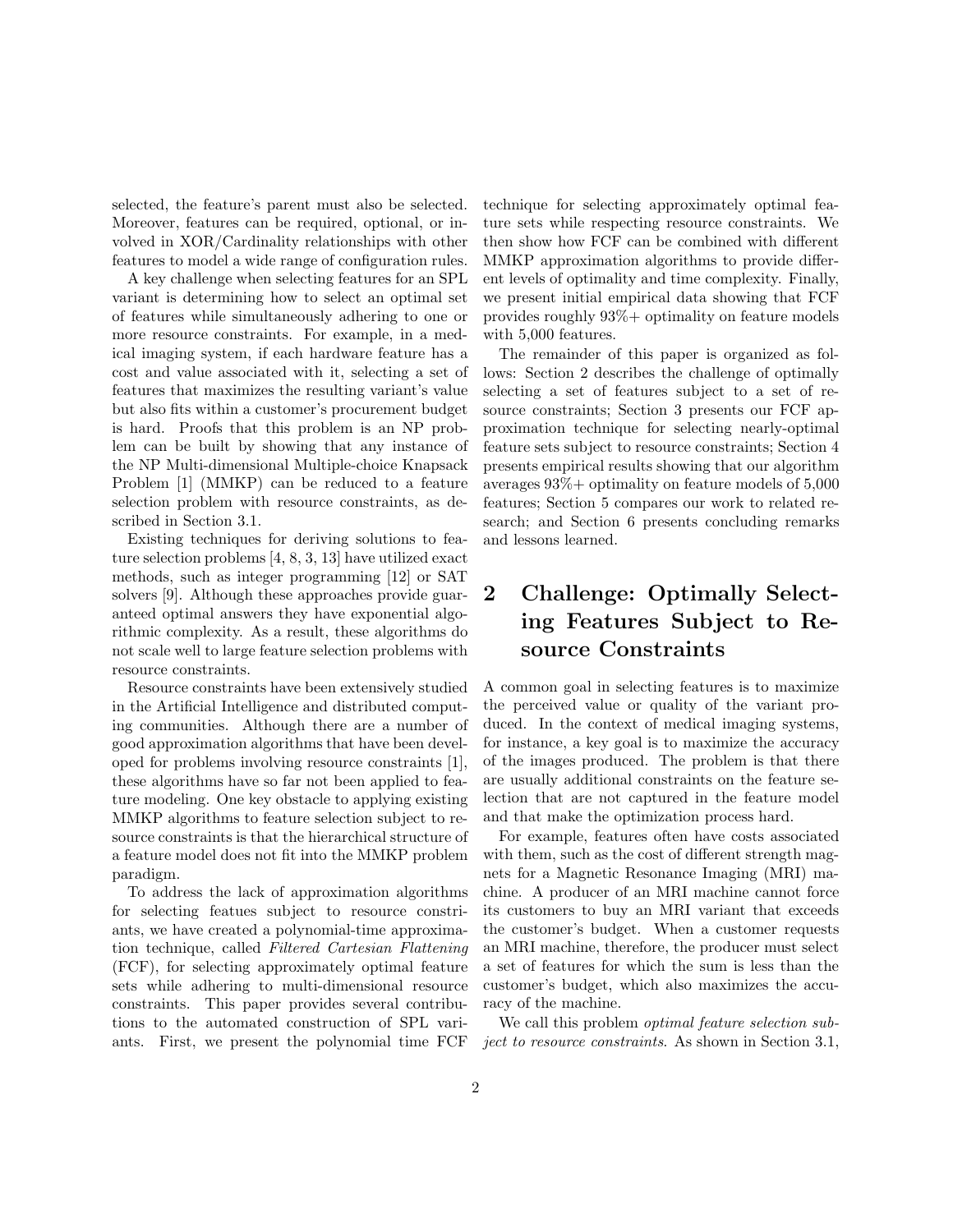any instance of another NP problem (the MMKP problem) can be reduced to an instance of this problem. Optimal feature selection subject to resource constraints is thus also in NP.

Large-scale industrial feature models, such as those for the automation software in continuous casting steel plants, can contain on the order of 30,000 features [11]. Existing techniques [4, 8, 3, 13] that use exact but exponential algorithms do not scale well to these large problem sizes. Other existing NP approximation algorithms, such as those for MMKP problems cannot be directly applied to optimal feature selection subject to resource constraints. Since exact algorithms do not scale well for these problems and existing approximation algorithms cannot be applied, it is hard to automate feature models for large-scale applications.

# 3 Filtered Cartesian Flattening

This section presents the Filtered Cartesian Flattening (FCF) approximation technique for optimal feature selection subject to resource constraints. FCF transforms an optimal feature selection problem with resource constraints into an equivalent MMKP problem and then solves it using an MMKP approximation algorithm.

#### 3.1 MMKP Problems



Figure 1: A Feature Model of an MMKP Problem Instance

A Knapsack problem [6] is an NP problem where there is a knapsack of fixed size and the goal is to place as many items as possible from a set into the knapsack. An MMKP problem is a variation on the Knapsack problem where the items are divided into X disjoint sets and at most one item from each set may be placed in the knapsack. Values are typically

assigned to each item and the goal is to maximize the value of the items placed in the knapsack.

MMKP problems can be reduced to optimal feature selection problems with resource constraints. First, a single root feature denoting the solution is created. Next, for each set, a required child feature representing the set is added to the feature model as a child of the root. For each set, the corresponding feature in the feature model is populated with a child  $XOR$  group<sup>1</sup> containing the items in the set. The available resources for the feature selection problem are defined as the size of the knapsack. The resources consumed by each feature are assigned to the length, width, and height of the original MMKP item. An example feature model of an MMKP problem is shown in Figure 1.



Figure 2: An Example MRI Feature Model

FCF works by performing the reverse process– transforming feature selection problems with resource constraints into MMKP problems. The steps in the FCF technique are designed to flatten the hierarchically structured feature model into a number of independent MMKP sets to form an MMKP problem. Figure 2 shows an example feature model of an MRI machine and Figure 3 illustrates the equivalent MMKP problem. Each item in these sets represents a potential valid partial feature selection from the feature model. There are an exponential number of potential feature selections and thus some of the potential configurations must be filtered out to limit the time complexity of the technique. FCF performs this filtering in the third step of the algorithm, described in Section 3.4.

Since each MMKP set that is produced by FCF

 ${}^{1}$ An XOR group is a set of features of which exactly one of the features may be selected at a time.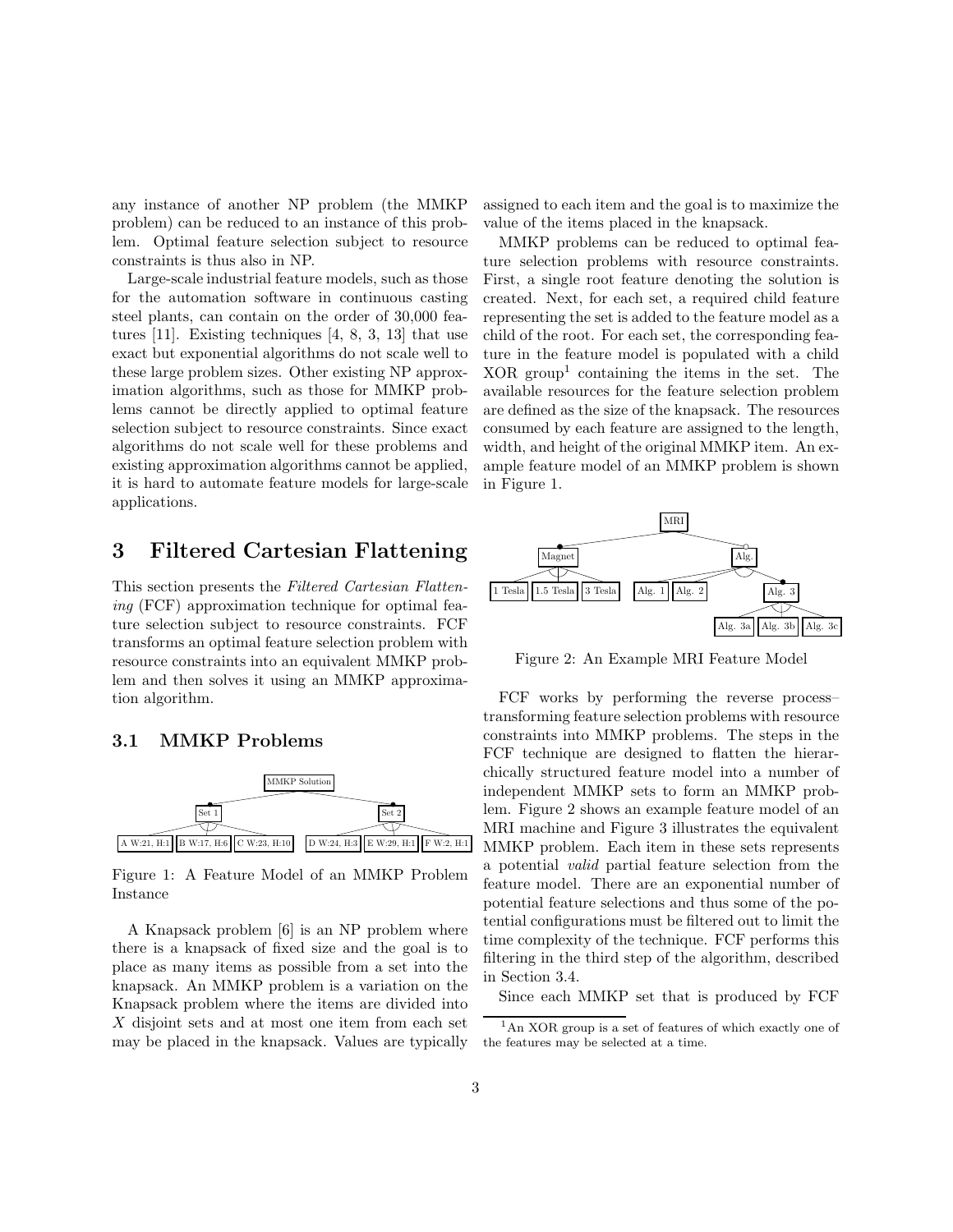```
MMKP Set 1:
<MRI, Magnet, 1 Tesla>,
<MRI, Magnet, 1.5 Tesla>,
<MRI, Magnet, 3 Tesla>
MMKP Set 2:
<Alg., Alg 1>,
<Alg., Alg 2>,
<Alg., Alg 3, Alg. 3a>,
<Alg., Alg 3, Alg. 3b>,
<Alg., Alg 3, Alg. 3c>
Note:
(items/feature selections denoted with '< >')
```


contains items representing valid partial feature selections, the technique must ensure that choosing items from any of the  $X$  MMKP sets produces a feature selection that is both valid and complete. The FCF algorithm accomplishes this task in its first step (see Section 3.2) by creating one MMKP set for the subtree of features directly required by the root feature. The remaining MMKP sets are produced from the subtrees of features that are connected to the root through an optional feature. The technique does not currently support cross-tree constraints, although this is part of our future research.

#### 3.2 Step 1: Cutting the Feature Model Graph

The first step in FCF is to subdivide the feature model into a number of independent subtrees. The goal is to choose the subtrees so that the selection of features in one subtree does not affect the selection of features in other subtrees. One MMKP set will later be produced for each subtree.

We define features that are optional or involved in an XOR group or a cardinality group as choice points. A cardinality group is a group of features that when selected must adhere to a cardinality expression (e.g., select 2 . . . 3 of the features X, Y, and Z). An XOR group is a special case of a cardinality group where exactly one feature from the group must be selected (e.g., it has cardinality  $1 \dots 1$ ). Starting from the root, a depth-first search is performed to find each optional feature with no ancestors that are choice points. At each optional feature with no choice point ancestors, a cut is performed to produce a new independent subtree, as shown in Figure 4.



Figure 4: Cutting to Create Independent subtrees

## 3.3 Step 2: Converting All Feature Constraints to XOR Groups

Each MMKP set forms an XOR group of elements. Since MMKP does not support any other relationship operators, such as cardinality, nor does it support hierarchy, we must flatten each of the subtrees and convert all of their relationship types into XOR. This conversion allows the conversion of the feature model's independent subtrees into a series of MMKP sets.

Cardinality groups are converted to XOR groups by replacing the cardinality group with an XOR group containing all possible combinations of the cardinality group's elements that satisfy the cardinality expression. Each new item produced from the Cartesian product has the combined resource consumption and value of its constituent features. Since this conversion could create an exponential number of elements, we bound the maximum number of elements that are generated to a constant number  $K$ . Rather than requiring exponential time, therefore, the conversion can be performed in constant time.

The conversion of cardinality groups is one of the first steps where approximation occurs. We define a filtering operation that chooses which  $K$  elements from the possible combinations of the cardinality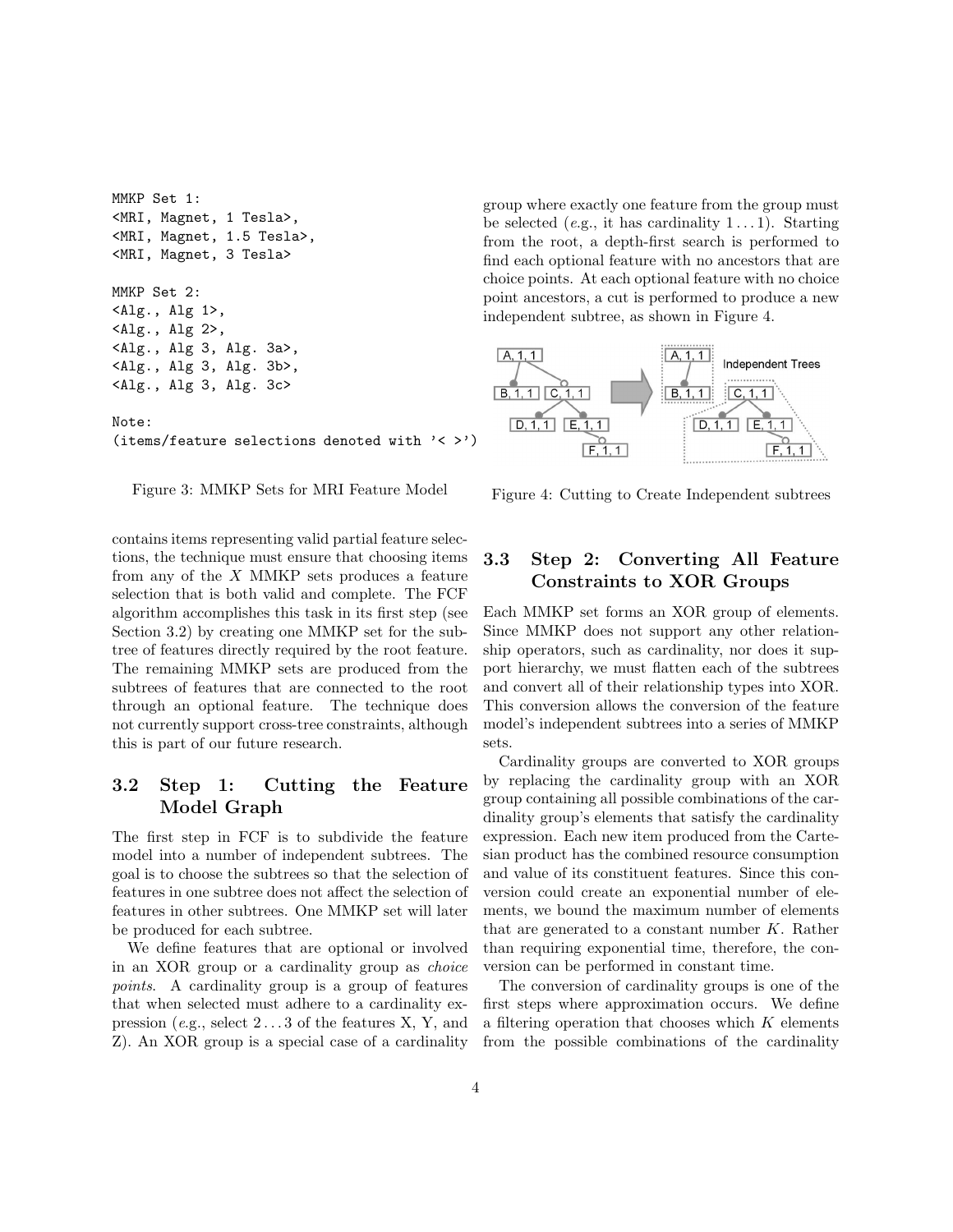group's elements to add to the XOR group. All other elements are discarded.

Any number of potential filtering options can be used. Our experiments evaluated a number of filtering strategies, such as choosing  $(1)$  the K highest valued items,  $(2)$  a random group of K items, and  $(3)$  a group of  $K$  items evenly distributed across the items' range of weights. We define a feature's weight or size as the amount of each resource consumed by the feature. We found that selecting the  $K$  items with the best ratio of  $\frac{Value}{\sqrt{Var}}$  $\frac{Value}{\sum rc_i^2}$ , where  $rc_i$  is the amount of the  $i_{th}$  resource consumed by the item, provided the best results. This sorting critera has been used successfully by a number of other MMKP algorithms [2]. An example conversion with  $K = 3$  and random selection of items is shown in Figure 5.



Figure 5: Converting a cardinality group to an XOR Group with K=3 and Random Selection

Individual features with cardinality expressions attached to them are converted to XOR groups using the same method. The feature is considered as a cardinality group containing M copies of the feature, where  $M$  is the upper bound on the cardinality expression (e.g. [L..M] or [M]). The conversion then proceeds identically to cardinality groups.

Optional features are converted to XOR groups by replacing the optional feature O with a new required feature  $O'$ .  $O'$  in turn, has two child features,  $O$ and  $\emptyset$  forming an XOR group. O' and  $\emptyset$  have zero weight and value. An example conversion is shown in Figure 6.

#### 3.4 Step 3: Flattening with Filtered Cartesian Products

For each independent subtree of features that now only have XOR and required relationships, an



Figure 6: Converting an Optional Feature into an XOR Group

MMKP set needs to be produced. Each MMKP set needs to consist of a single top-level XOR group. To create a single top-level XOR group, we perform a series of recursive flattening steps using filtered Cartesian products to produce an MMKP set containing complete and valid partial feature selections for the subtree.

For each feature with a series of required children, a set of items is produced from a filtered Cartesian product of the sets produced by recursively running the algorithm on its children. For each feature with an XOR group child, a set of items is produced consisting of the Cartesian product of the feature and the union of the sets produced by recursively applying the algorithm to the features in its XOR subgroup. This process is repeated until a single set of items remains. A visualization of this process is shown in Figure 7.



Figure 7: Flattening an XOR Group

Once each independent subtree has been converted into an MMKP set, we must mark those sets which represent optional configuration choices. For each set that does not include the root feature, we add an item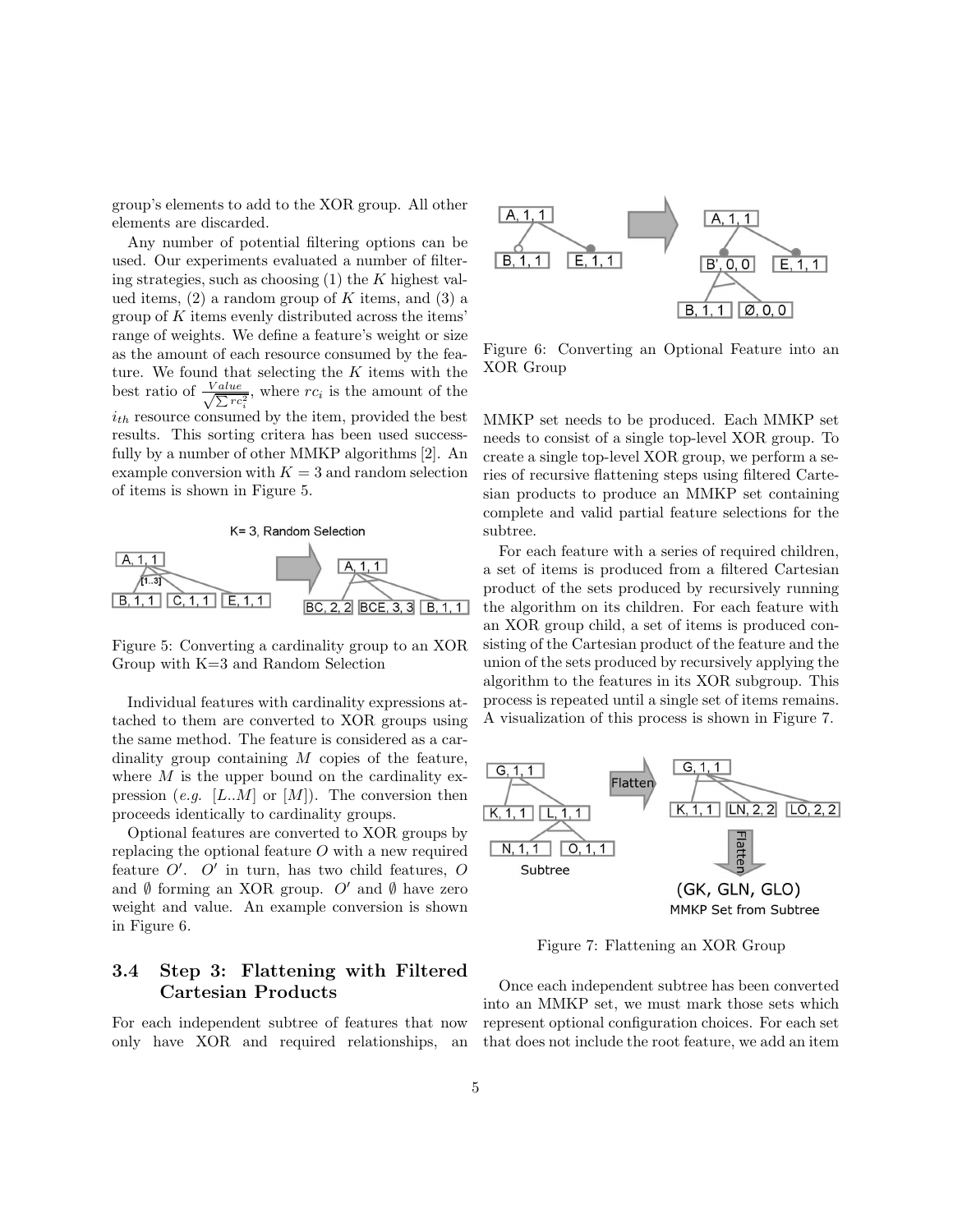∅ with zero weight and zero value indicating that no features in the set are chosen. This standard MMKP method handles situations where choosing an item from some sets is optional. Since the root feature must always be chosen, the  $\emptyset$  item is not added to its set.

#### 3.5 Step 4: MMKP Approximation

The first three steps produce an MMKP problem where each set contains items representing potential partial configurations of different parts of the feature model. One set contains partial configurations for the mandatory portions of the feature model connected to the root. The remaining sets contain partial configurations of the optional subtrees of the feature model.

The final step in deriving an optimal architectural feature selection is to run an existing MMKP approximation algorithm to select a group of partial configurations to form the feature selection. For our implementation of FCF, we used a simple modification of the M-HEU algorithm [2] that puts an upper limit on the number of upgrades and downgrades that can be performed. Since FCF produces an MMKP problem, we can use any other MMKP approximation algorithm, such as C-HEU [10]) which uses convex hulls to search the solution space. The solution optimality and solving time will vary depending on the algorithm chosen.

#### 3.6 Algorithmic Complexity

The complexity of FCF's constituent steps can be analyzed as follows:

- The first step in the FCF algorithm, cutting the tree, requires  $O(n)$  time to traverse the tree and find where to make the top-level optional features.
- The second step of the algorithm requires  $O(Kn * S)$  steps, where S is the time required to perform the filtering operation. Simple filtering operations, such as random selection, do not add any algorithmic complexity. In these

cases, at most  $n$  sets of  $K$  items must be created to convert the tree to XOR groups, yielding  $O(Kn)$ . In our experiments, we selected the K items with the best value to resource consumption ratio. With this strategy, the sets must be sorted, yielding  $O(Kn^2 \log n)$ .

- The third step in the algorithm requires flattening at most  $n$  groups using filtered Cartesian products, which yields a total time of  $O(Kn*S)$ .
- The solving step incurs the algorithmic complexity of the MMKP approximation algorithm chosen.

This analysis yields a total general algorithmic complexity for FCF of  $(n + (Kn * S) + (Kn * S) +$  $MMKP+n) = O(Kn*S+MMKP+n)$ . As long as a polynomial time filtering operation is applied, FCF will have an overall polynomial time complexity. For large-scale problems, this polynomial time complexity is significantly better than an exponential running time.

# 4 Results

To evaluate our FCF approximation technique, we generated random feature models and then created random feature selection problems with resource constraints from the feature models. For example, we would first generate a feature model and then assign each feature an amount of RAM, CPU, etc. that it consumed. Each feature was also associated with a value. We randomly generated a series of available resources values and asked the FCF algorithm to derive the feature selection that maximized the sum of the value attributes while not exceeding the randomly generated available resources. Finally, we compared the FCF answer to the optimum answer.

We performed the experiments using 8 dual processor 2.4ghz Intel Xenon nodes with 2 GB RAM. Each node was loaded with Fedora Core 4. We launched 2 threads on each machine, enabling us to generate and solve 16 optimal feature selection with resource constraints problems in parallel.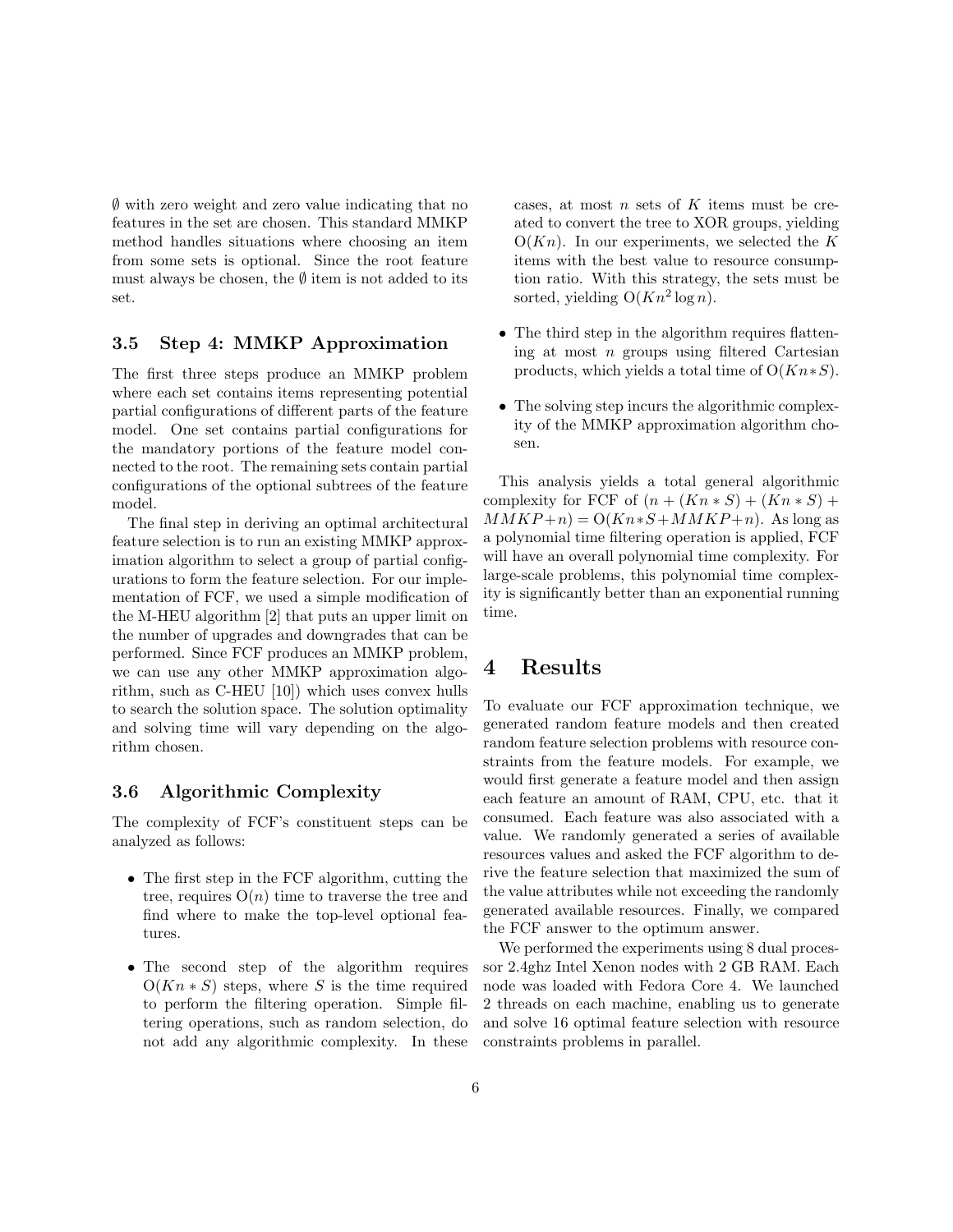The results from solving 18,500 different feature selection problems, each with a feature model of 5,000 features and 2 resource types (RAM and CPU) is shown in Figure 8. We set the max set size,  $K$ , in the filtering steps to 2,500. The X axis shows the percentage of optimality. The Y axis shows the number of problem instances or samples that were solved with the given optimality. The overall average optimality was 93%.



Figure 8: FCF Optimality on 18,500 Feature Models with 5,000 Features and 2 Resources

# 5 Related Work

Benavides et al. [4] present a technique for using Constraint Satisfaction Problems (CSPs) to model and solve feature selection problems. This technique can be modified to solve feature selection problems subject to resource constraints [13]. Their technique works well for small-scale problems, where an approximation technique is not needed. For larger-scale problems, however, their technique is too computationally demanding. In contrast, FCF performs well on these large-scale problems.

Other approaches to automated feature selection rely on propositional logic, such as those presented by Mannion [8] and Batory [3]. These techniques were not designed to handle integer resource constraints and thus are not equipped to handle optimal feature selection problems subject to resource constraints. Moreover, these techniques rely on SAT solvers that use exponential algorithms. FCF is a polynomial-time algorithm that can handle integer resource constraints and thus can perform optimal feature selection subject to resource constraints on large-scale problems.

# 6 Conclusion

Approximation algorithms are needed to optimally select features for large-scale feature models subject to resource constraints. Although there are numerous approximation algorithms for other NP problems, they do not directly support optimal feature selection subject to resource constraints. The closest possible class of approximation algorithms that could be applied are MMKP approximation algorithms but these algorithms are not designed to handle the hierarchical structure and non-XOR constraints in a feature model. This lack of approximation algorithms limits the scale of model on which automated feature selection subject to resource constraints can be performed.

This paper shows how the Filtered Cartesian Flattening (FCF) approximation technique can be applied to optimally select features subject to resource constraints. FCF creates a series of filtered Cartesian products from a feature model to produce an equivalent MMKP problem. After an equivalent MMKP problem is obtained, existing MMKP approximation algorithms can be used to solve for a feature selection. The empirical results in Section 4 show how FCF can achieve an average of at least 93% optimality for large feature models. The results can be improved by using more exact MMKP approximation algorithms, such as M-HEU [2].

From our experience with FCF, we have learned the following lessons:

• For small-scale feature models (e.g., with  $< 100$ ) features) MMKP approximation algorithms do